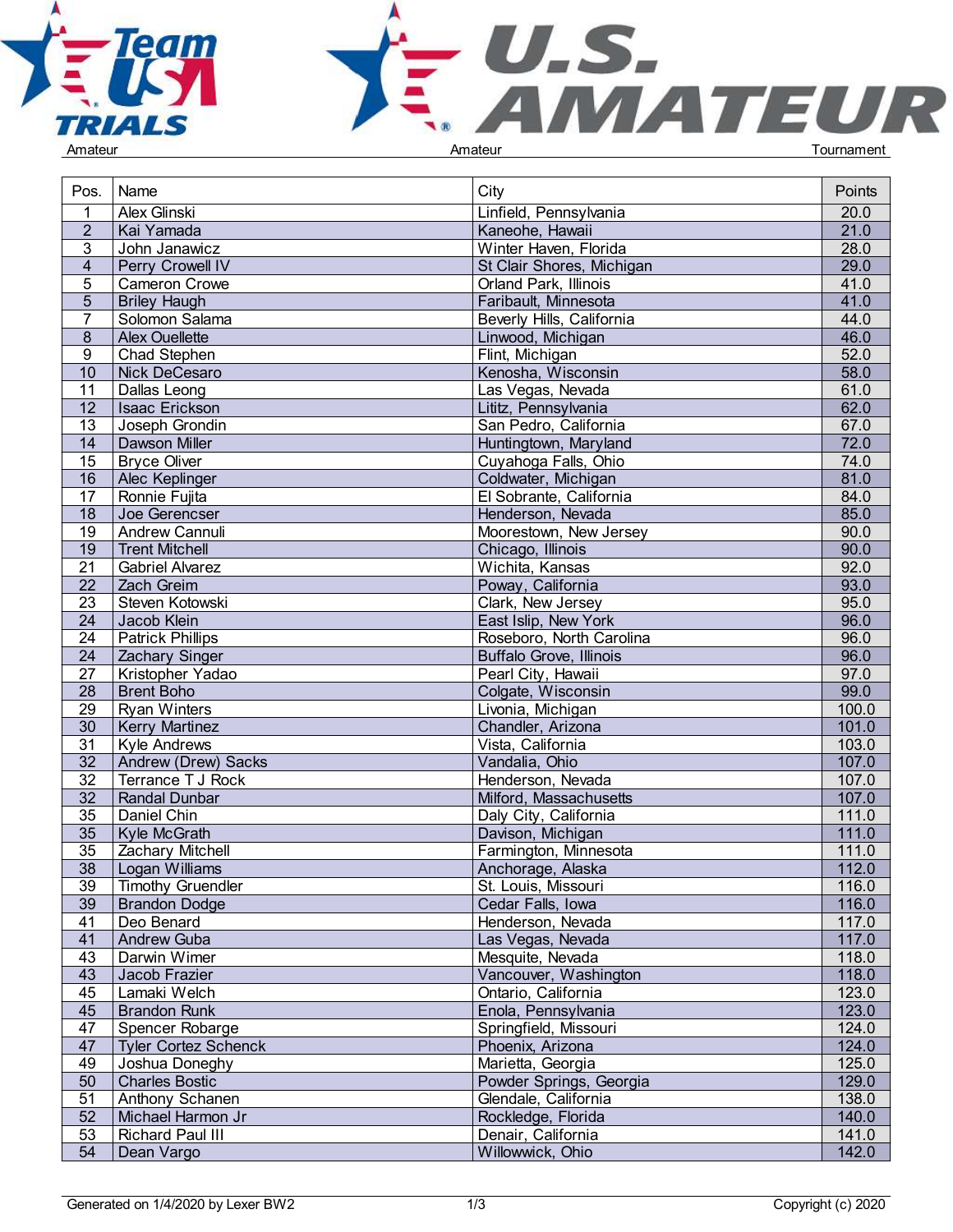



| Pos.            | Name                   | City                            | Points |
|-----------------|------------------------|---------------------------------|--------|
| 54              | Peyton Smith           | Loganville, Georgia             | 142.0  |
| 56              | <b>Tyler Trombetta</b> | Highland, Indiana               | 144.0  |
| 57              | <b>Tyrell Ingalls</b>  | Loganville, Georgia             | 145.0  |
| 57              | Ian Dohan              | Tampa, Florida                  | 145.0  |
| $\overline{59}$ | <b>Brandon Bonta</b>   | Wichita, Kansas                 | 147.0  |
| 59              | <b>Anthony Neuer</b>   | Lewisburg, Pennsylvania         | 147.0  |
| 61              | Nathan Stubler         | LaSalle, Illinois               | 150.0  |
| 62              | <b>Brett Lloyd</b>     | Knightdale, North Carolina      | 152.0  |
| 62              | <b>Blake Martin</b>    | Oakdale, Minnesota              | 152.0  |
| 64              | Leoj Chin              | Montclair, California           | 156.0  |
| 65              | Dakota Solonka         |                                 | 157.0  |
|                 |                        | Indianapolis, Indiana           |        |
| 65              | Tom Hankey Jr          | Great Barrington, Massachusetts | 157.0  |
| 67              | <b>Cerell Cardines</b> | Las Vegas, Nevada               | 158.0  |
| 68              | Zack Denton            | Waverly, Iowa                   | 159.0  |
| 68              | Steven Faulkner        | Butner, North Carolina          | 159.0  |
| 70              | <b>Kirk Mowl</b>       | Ormond Beach, Florida           | 160.0  |
| 70              | <b>Blake Earnest</b>   | Wood River, Nebraska            | 160.0  |
| 72              | <b>Thomas McNeal</b>   | Snohomish, Washington           | 162.0  |
| 73              | Alexander Hoffman      | Newark, Ohio                    | 165.0  |
| 74              | Justin O'Shaughnessy   | Jackson, Michigan               | 166.0  |
| 75              | <b>Maxwell Roers</b>   | Maple Grove, Minnesota          | 168.0  |
| 76              | <b>Brandon Brown</b>   | Ham Lake, Minnesota             | 169.0  |
| 76              | Ryan Lee               | Tempe, Arizona                  | 169.0  |
| 78              | Jalen Mosley           | Cincinnati, Ohio                | 171.0  |
| 79              | Nick Larsen            | Cape Coral, Florida             | 173.0  |
| 80              | Daniel Hong            | Fullerton, California           | 179.0  |
| $\overline{80}$ | Jordan Monnens         | Ham Lake, Minnesota             | 179.0  |
| 82              | Cody Johnston          | Sandusky, Michigan              | 182.0  |
| 83              | James Bennett          | Huntingtown, Maryland           | 188.0  |
| 84              | Ashton Yamasaki        | Portland, Oregon                | 189.0  |
| 84              | Ryan Carlisi           | Trenton, New Jersey             | 189.0  |
| 84              | Daniel Hall            | Slaton, Texas                   | 189.0  |
| 87              | John Nicholas Sommer   | Roscoe, Illinois                | 192.0  |
| 87              | Duncan Whitaker        | Poulsbo, Washington             | 192.0  |
| 89              | Adam Glickman          | New York, New York              | 199.0  |
| 90              | Costa Gastouniotis     | Goleta, California              | 201.0  |
| 91              | John Haynes            | Taylors, South Carolina         | 202.0  |
| 91              | Cotie Holbek           | Burlington, Wisconsin           | 202.0  |
| 93              | Jacob Dunnum           | La Crosse, Wisconsin            | 208.0  |
| 94              | Jacob Mullen           | Bellingham, Washington          | 210.0  |
| 95              | Cody Stermer           | Richfield, Utah                 | 211.0  |
| 96              | Michael Mirabile       | Coram, New York                 | 214.0  |
| 97              | Chase Fernandez        | Pearl City, Hawaii              | 218.0  |
| 98              | Eddie Langdon          | Bonaire, Georgia                | 219.0  |
| 98              | Anthony Desko          | Kingwood, Texas                 | 219.0  |
| 98              |                        |                                 | 219.0  |
|                 | Joey Ocello            | Neptune, New Jersey             |        |
| 98              | Julian Michael Salinas | Richmond, Texas                 | 219.0  |
| 102             | Jake Brett             | Kapolei, Hawaii                 | 227.0  |
| 103             | Matteo Cittadino       | Fairport, New York              | 230.0  |
| 104             | <b>Matthew LaBonte</b> | Oak Lawn, Illinois              | 232.0  |
| 105             | Todd Pizanowski        | Marion, Illinois                | 234.0  |
| 106             | Dale Weaver            | Cedar Rapids, Iowa              | 235.0  |
| 106             | <b>Harley Shene</b>    | San Jose, California            | 235.0  |
| 108             | Darin Bloomquist       | Rhinelander, Wisconsin          | 236.0  |